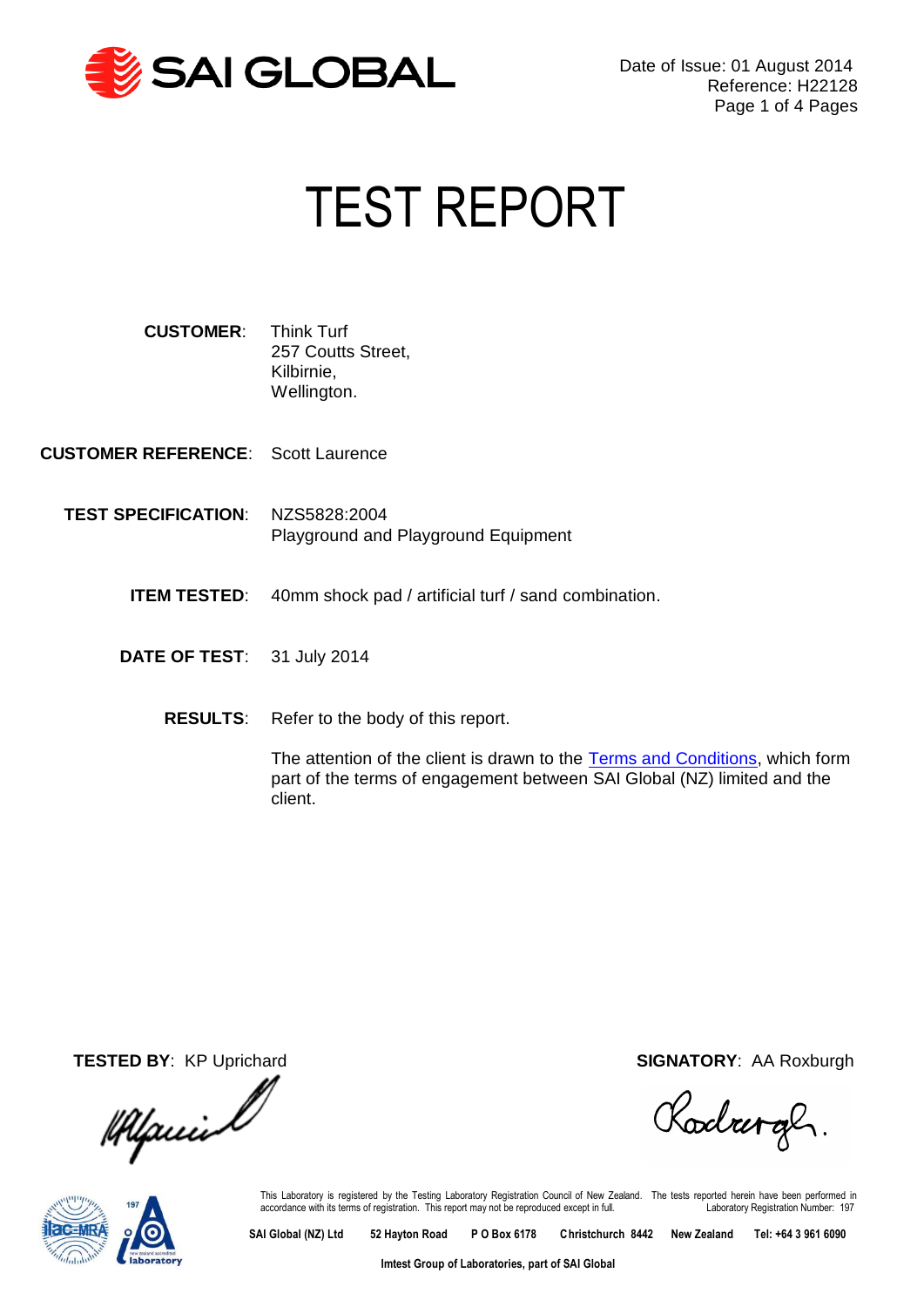#### *Introduction*

NZS 5828:2004 specifies testing requirements to determine the critical fall height for playground safety surfaces.

The critical fall height for each safety surface is determined by dropping an instrumented test headform, from various heights onto the surface and recording the resulting acceleration-time history of each impact.

The recorded impacts are then analysed to determine the fall height at which the Head Injury Criterion (HIC) of 1000 is obtained.

It should be noted that the results reported herein relate only to the product tested on site under the conditions as stated. No allowance has been made for variations between installations, variations in base materials, product degradation, or variations in climatic conditions.

### *Test Conditions*

**Test Location:** Laboratory Concrete floor **Material:** Assembled on site combination of: 4 x 1m<sup>2</sup> 40mm shock pads / artificial turf / sand on turf at 12kg / m<sup>2</sup> **Ambient temperature: 20°C** 

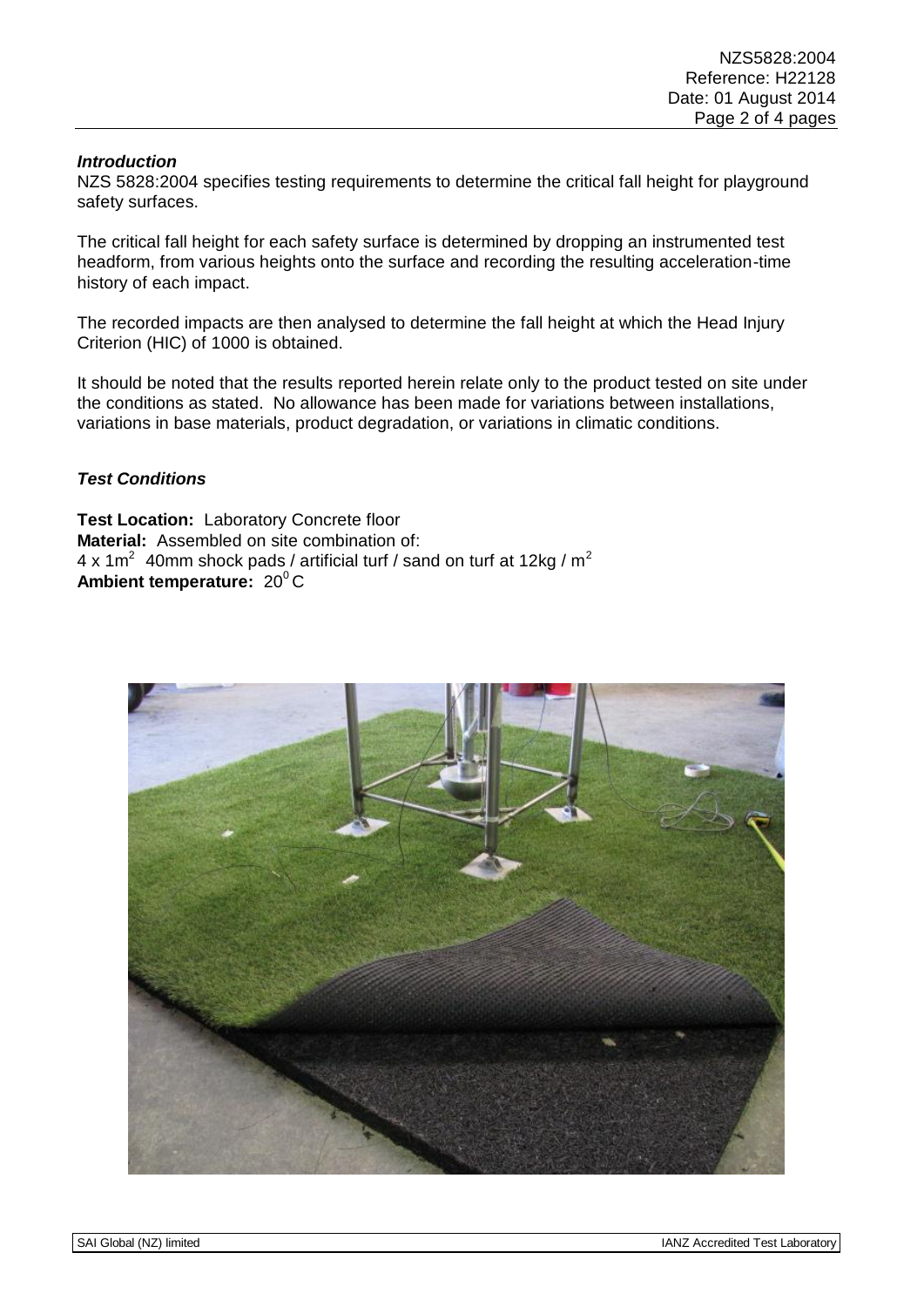| <b>Test Number</b> | <b>Drop Height</b><br>(m) | <b>HIC</b> |
|--------------------|---------------------------|------------|
|                    | 0.7                       | 259        |
|                    |                           | 482        |
|                    | 1.3                       | 750        |
|                    | 1.6                       | 1071       |

## *Test Results*

**Calculated Critical Fall Height:** From the graphical data obtained, the calculated critical fall height for this material combination would be 1.5 m.

#### *Graphical Results*

Figure 1, shows how HIC values varied with drop height.



| aur |  |
|-----|--|
|     |  |